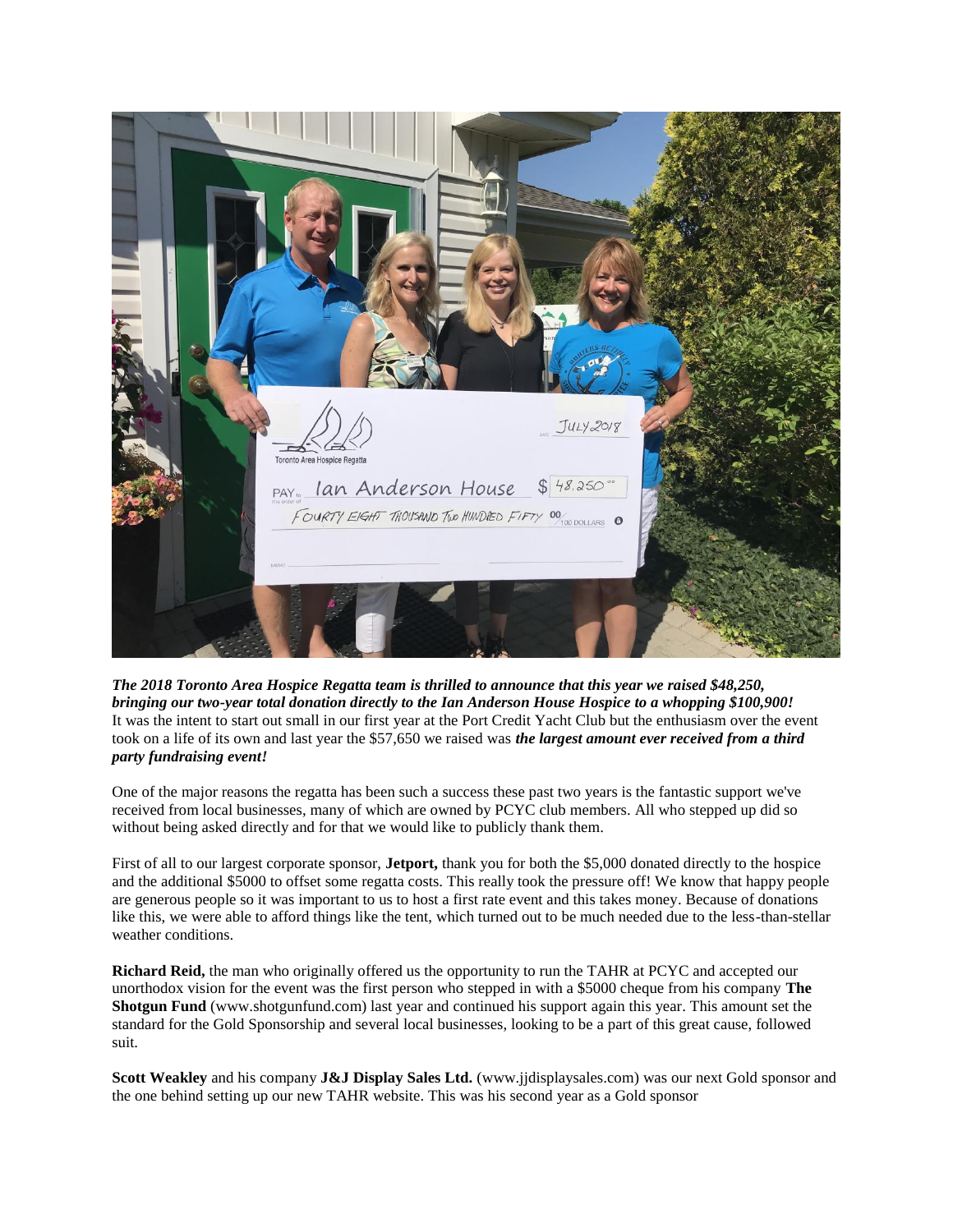**Grant Hood**, a long time club member and huge supporter of sailing at PCYC, also committed his company **Accutel** (www.accutel.com) to a Gold sponsorship again this year. Upon hearing of the event last year, he came to us offering sponsorship without being asked.

The new **Regional VP of RBC Halton Market, Michelle Cisecki,** who took over the position once PCYC member John Lever retired, also reached out to offer their \$5000 donation in support of the event. A colleague of theirs spent her final days at the Ian Anderson House so they understand the need and the quality of care offered at this wonderful hospice.

Have you seen the great video (including drone footage!) of the day's fun? It was far beyond our budget to do however **Josh Pedrosa** of **The 6 Media** (www.the6media.com) stepped up and did the work for next to nothing, making them an in-kind Gold sponsor.

**Dave Read**, owner of **Rudolph's Bakeries** (www.rudolphsbakeries.com), was the reason we were able to offer such a great meal for a reasonable price. He not only offset the cost of each competitor dinner but gave away over a hundred loaves of his delicious bread to competitors and other club members who happened to be around to see the abundant display.

**The Donnelly family**, owners of **The Brogue Irish Pub** (www.thebrogueirishpub.ca) **i**n Port Credit are always quick to support worthwhile community causes including many events at PCYC over the years. They worked with their suppliers to get us lots of great swag for the skippers bags and prize table plus the champagne for the race division winners and great items, including a dinner for ten with wine at the Brogue for our silent auction. They also helped cover the cost of the team that made the day's cool video.

This year we were approached by **Bill Nixon** of **Turner and Porter (turnerporter.ca),** another company very active in the community heard about the regatta and approached us to be a Silver sponsor. They joined us at check-in with goodie bags of their own and gave a cheque for \$2500 directly to IAH.

Wasn't the dock **Happy Hour** party something else!? We have a few great sponsors to thank for that!

**Tim O'Halloran** and his crew from **O's Oyster and Sauce Co** (osoysterandsauceco.com) shucked over 1000 oysters which they donated and were free for competitors at the dock party.

**Georgian Bay Spirit Company** (georgianbayspiritco.com), local makers of award winning vodka and gin, provided us with over 300 of their gin and vodka SMASH coolers. These delightfully refreshing coolers come in cans so are perfect for the boating community on those hot summer days.

After Happy Hour, there was free **Moosehead** (moosehead.ca) beer up at the club. Moosehead has supported many sailing events at PCYC so please make Moosehead your beer of choice when stocking your boat

If you were one of the lucky overall winners you would have received a jumbo gift basket chock full of assorted gourmet condiments and sauces, compliments of **Chris Bouchard,** president and CEO of **Celtrade Canada Inc** (www.celtrade.ca) This year, two of the winners, Scott Weakley and Kenny Bruce, spontaneously chose to auction off their prize right then and there, resulting in another **\$500 being raised for hospice** thanks to the generosity of John Grainger and Mike Pietz! Celtrade was also the business that provided skippers their choice of sauces to throw in their jam packed skippers bags

## PCYC members **Jane and Paul Messenger,** owners of **A1 Heating and Airconditioning**

(www.a1airconditioning.ca) always huge supporters of charitable events both at the club and in the community, reached out to us to offer up a Bronze donation directly to IAH

PCYC member **Peter Asfar** spent a great deal of time helping with all of the graphics for posters and banners and connected us with Warren Vesak and Joe Scout, owner and manager respectively of **Club Ink** (www.clubink.ca) who printed all of the banners and stickers for free.

**Mike Wolfs** (regatta co-chair) of **North Sails** (www.northsails.ca), always a huge supporter of events at PCYC, provided great swag for the skippers' bags as well as several gift baskets for the silent auction.